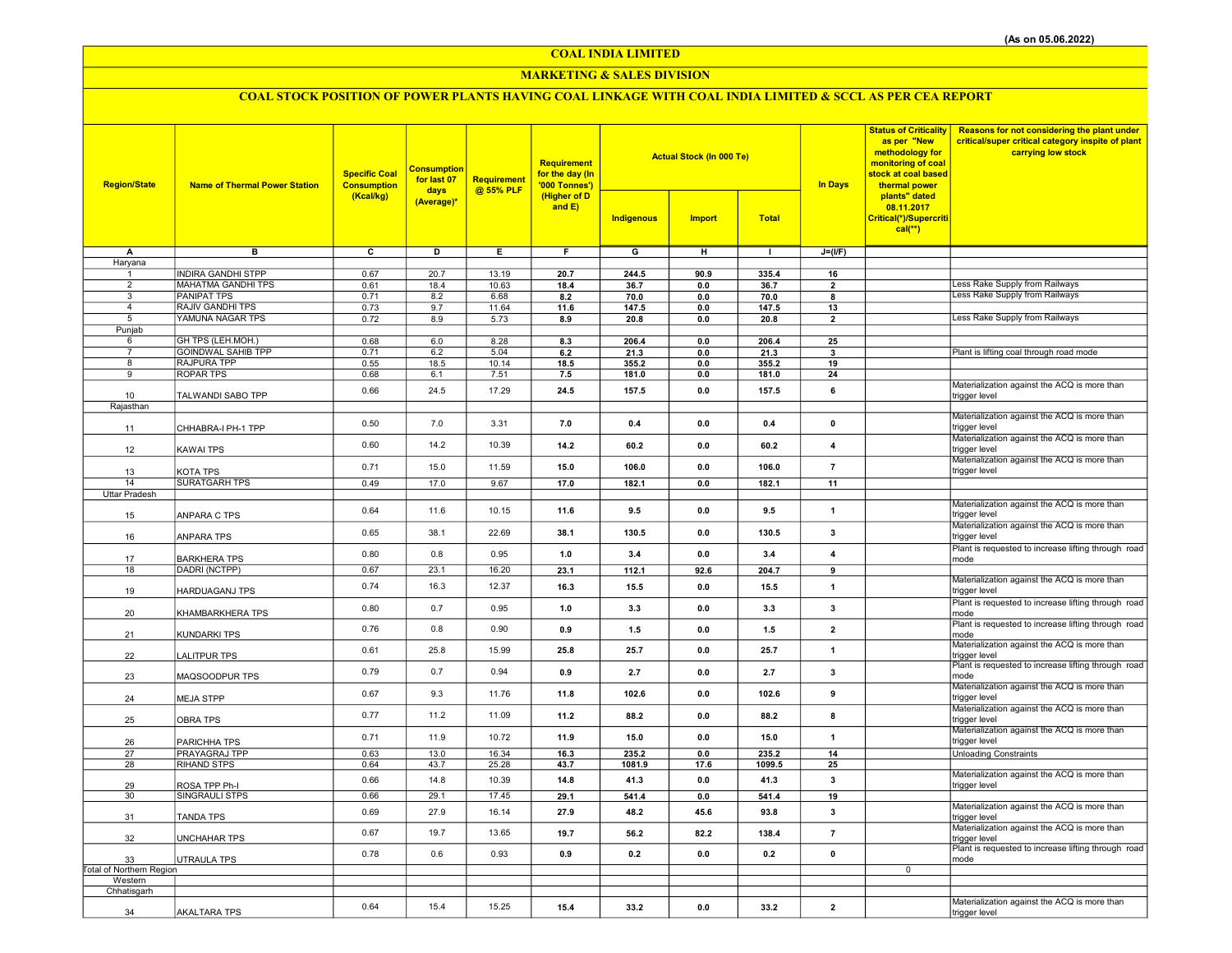### COAL INDIA LIMITED

### MARKETING & SALES DIVISION

## COAL STOCK POSITION OF POWER PLANTS HAVING COAL LINKAGE WITH COAL INDIA LIMITED & SCCL AS PER CEA REPORT

| <b>Region/State</b>  | <b>Name of Thermal Power Station</b>   | <b>Specific Coal</b><br><b>Consumption</b> | <b>Consumption</b><br>for last 07<br>days | Requirement<br>@ 55% PLF | Requirement<br>for the day (In<br>'000 Tonnes') |              | <b>Actual Stock (In 000 Te)</b> |              | as per "New<br><b>In Days</b><br>thermal power | <b>Status of Criticality</b><br>methodology for<br>monitoring of coal<br>stock at coal based | Reasons for not considering the plant under<br>critical/super critical category inspite of plant<br>carrying low stock |
|----------------------|----------------------------------------|--------------------------------------------|-------------------------------------------|--------------------------|-------------------------------------------------|--------------|---------------------------------|--------------|------------------------------------------------|----------------------------------------------------------------------------------------------|------------------------------------------------------------------------------------------------------------------------|
|                      |                                        | (Kcal/kg)                                  | (Average)*                                |                          | (Higher of D<br>and E)                          | Indigenous   | <b>Import</b>                   | <b>Total</b> |                                                | plants" dated<br>08.11.2017<br>Critical(*)/Supercriti<br>$cal(**)$                           |                                                                                                                        |
| А                    | в                                      | $\overline{c}$                             | D                                         | E                        | F                                               | G            | н                               |              | $J=(I/F)$                                      |                                                                                              |                                                                                                                        |
| 35                   | <b>BALCO TPS</b>                       | 0.71                                       | 4.4                                       | 5.60                     | 5.6                                             | 23.2         | 3.1                             | 26.3         | 5                                              |                                                                                              | Plant under maintenance                                                                                                |
| 36                   | <b>BANDAKHAR TPP</b>                   | 0.71                                       | 4.8                                       | 2.81                     | 4.8                                             | 28.0         | 0.0                             | 28.0         | 6                                              |                                                                                              | Materialization against the ACQ is more than<br>trigger level                                                          |
| 37                   | <b>BARADARHA TPS</b>                   | 0.77                                       | 20.3                                      | 12.25                    | 20.3                                            | 98.6         | 0.0                             | 98.6         | 5                                              |                                                                                              | Materialization against the ACQ is more than<br>trigger level                                                          |
| 38                   | <b>BHILAI TPS</b>                      | 0.76                                       | 7.7                                       | 5.01                     | 7.7                                             | 126.2        | 5.6                             | 131.9        | $\overline{17}$                                |                                                                                              | Materialization against the ACQ is more than                                                                           |
| 39<br>40             | <b>BINJKOTE TPP</b><br><b>DSPM TPS</b> | 0.75<br>0.69                               | 0.0<br>8.1                                | 5.95<br>4.56             | 6.0<br>8.1                                      | 25.1<br>72.3 | 0.0<br>0.0                      | 25.1<br>72.3 | $\overline{4}$                                 |                                                                                              | trigger level                                                                                                          |
| 41                   | <b>KORBA STPS</b>                      | 0.67                                       | 26.8                                      | 22.94                    | 26.8                                            | 572.1        | 0.0                             | 572.1        | 9<br>21                                        |                                                                                              |                                                                                                                        |
| $\overline{42}$      | <b>KORBA-WEST TPS</b>                  | 0.78                                       | 17.7                                      | 13.79                    | 17.7                                            | 253.6        | 0.0                             | 253.6        | 14                                             |                                                                                              |                                                                                                                        |
| 43                   | <b>LARA TPP</b>                        | 0.66                                       | 27.2                                      | 13.92                    | 27.2                                            | 161.8        | 3.9                             | 165.7        | 6                                              |                                                                                              |                                                                                                                        |
| 44                   | NAWAPARA TPP                           | 0.79                                       | 4.7                                       | 6.28                     | 6.3                                             | 45.9         | 0.0                             | 45.9         | $\overline{7}$                                 |                                                                                              | Materialization against the ACQ is more than<br>trigger level                                                          |
| 45                   | PATHADI TPP                            | 0.65                                       | 6.9                                       | 5.18                     | 6.9                                             | 53.8         | 0.0                             | 53.8         | 8                                              |                                                                                              |                                                                                                                        |
| 46                   | SIPAT STPS                             | 0.68                                       | 34.7                                      | 26.62                    | 34.7                                            | 353.1        | 7.6                             | 360.7        | 10                                             |                                                                                              |                                                                                                                        |
| 47                   | <b>TAMNAR TPP</b>                      | 0.84                                       | 28.5                                      | 26.52                    | 28.5                                            | 66.0         | 0.0                             | 66.0         | $\overline{2}$                                 |                                                                                              | Materialization against the ACQ is more than<br>trigger level                                                          |
|                      |                                        | 0.75                                       | 16.4                                      | 14.22                    | 16.4                                            | 45.4         | 0.0                             | 45.4         | $\mathbf 3$                                    |                                                                                              | Materialization against the ACQ is more than                                                                           |
| 48<br>Gujarat        | UCHPINDA TPP                           |                                            |                                           |                          |                                                 |              |                                 |              |                                                |                                                                                              | trigger level                                                                                                          |
|                      |                                        |                                            |                                           |                          |                                                 |              |                                 |              |                                                |                                                                                              | Materialization against the ACQ is more than                                                                           |
| 49                   | <b>GANDHI NAGAR TPS</b>                | 0.69                                       | 8.0                                       | 5.71                     | 8.0                                             | 12.7         | 0.0                             | 12.7         | $\overline{\mathbf{2}}$                        |                                                                                              | rigger level<br>Materialization against the ACQ is more than                                                           |
| 50                   | SABARMATI (D-F STATIONS)               | 0.57                                       | 4.4                                       | 2.74                     | 4.4                                             | 17.4         | 75.4                            | 92.8         | 8                                              |                                                                                              | trigger level<br>Materialization against the ACQ is more than                                                          |
| 51                   | <b>UKAI TPS</b>                        | 0.67                                       | 12.1                                      | 9.85                     | 12.1                                            | 44.1         | 0.0                             | 44.1         | $\overline{\mathbf{4}}$                        |                                                                                              | trigger level<br>Materialization against the ACQ is more than                                                          |
| 52<br>Madhya Pradesh | <b>WANAKBORI TPS</b>                   | 0.67                                       | 25.4                                      | 20.22                    | 25.4                                            | 164.1        | 0.0                             | 164.1        | 6                                              |                                                                                              | trigger level                                                                                                          |
| 53                   | AMARKANTAK EXT TPS                     | 0.65                                       | 2.8                                       | 1.80                     | 2.8                                             | 32.7         | 0.0                             | 32.7         | 12                                             |                                                                                              |                                                                                                                        |
| 54                   | <b>ANUPPUR TPP</b>                     | 0.65                                       | 16.5                                      | 10.31                    | 16.5                                            | 116.9        | 9.5                             | 126.4        | 8                                              |                                                                                              |                                                                                                                        |
| 55                   | <b>BINA TPS</b>                        | 0.74                                       | 7.6                                       | 4.88                     | 7.6                                             | 38.4         | 0.0                             | 38.4         | 5                                              |                                                                                              | Materialization against the ACQ is more than<br>trigger level                                                          |
| 56                   | <b>GADARWARA TPP</b>                   | 0.66                                       | 22.2                                      | 13.93                    | 22.2                                            | 58.4         | 36.0                            | 94.4         | $\overline{\mathbf{4}}$                        |                                                                                              | Materialization against the ACQ is more than<br>trigger level                                                          |
| $\overline{57}$      | <b>KHARGONE STPP</b>                   | 0.60                                       | 17.6                                      | 10.45                    | 17.6                                            | 94.3         | 28.9                            | 123.3        | $\overline{7}$                                 |                                                                                              |                                                                                                                        |
| 58                   | SANJAY GANDHI TPS                      | 0.82                                       | 14.2                                      | 14.57                    | 14.6                                            | 63.2         | 0.0                             | 63.2         | $\overline{4}$                                 |                                                                                              | Non payment of dues                                                                                                    |
| 59                   | <b>SATPURA TPS</b>                     | 0.67                                       | 7.5                                       | 11.79                    | 11.8                                            | 149.6        | 0.0                             | 149.6        | 13                                             |                                                                                              |                                                                                                                        |
| 60                   | <b>SEIONI TPP</b>                      | 0.64                                       | 6.7                                       | 5.06                     | 6.7                                             | 56.9         | 0.0                             | 56.9         | 8                                              |                                                                                              | Materialization against the ACQ is more than<br>trigger level                                                          |
| 61                   | SHREE SINGAJI TPP                      | 0.71                                       | 26.6                                      | 23.50                    | 26.6                                            | 260.0        | 0.0                             | 260.0        | 10                                             |                                                                                              | Non Payment of Dues                                                                                                    |
| 62                   | <b>VINDHYACHAL STPS</b>                | 0.69                                       | 65.4                                      | 43.60                    | 65.4                                            | 1537.0       | 8.0                             | 1545.1       | 24                                             |                                                                                              |                                                                                                                        |
| Maharashtra<br>63    | AMRAVATI TPS                           | 0.62                                       | 14.7                                      | 11.07                    | 14.7                                            | 59.6         | 0.0                             | 59.6         | $\overline{4}$                                 |                                                                                              | Materialization against the ACQ is more than<br>trigger level                                                          |
| 64                   | <b>BHUSAWAL TPS</b>                    | 0.72                                       | 16.9                                      | 11.44                    | 16.9                                            | 45.0         | 3.6                             | 48.6         | $\mathbf{3}$                                   |                                                                                              | Non payment of dues                                                                                                    |
| 65                   | <b>BUTIBORI TPP</b>                    | 0.67                                       | 0.0                                       | 5.31                     | 5.3                                             | 59.7         | 0.0                             | 59.7         | 11                                             |                                                                                              |                                                                                                                        |
| 66                   | CHANDRAPUR(MAHARASHTRA) STPS           | 0.78                                       | 40.5                                      | 30.17                    | 40.5                                            | 252.5        | 0.0                             | 252.5        | 6                                              |                                                                                              | Non payment of dues                                                                                                    |
| 67                   | DAHANU TPS                             | 0.62                                       | 6.4                                       | 4.09                     | 6.4                                             | 10.6         | 1.7                             | 12.3         | $\mathbf 2$                                    |                                                                                              | Materialization against the ACQ is more than<br>trigger level                                                          |
| 68                   | <b>DHARIWAL TPP</b>                    | 0.67                                       | 8.8                                       | 5.34                     | 8.8                                             | 50.2         | 0.0                             | 50.2         | 6                                              |                                                                                              | Materialization against the ACQ is more than<br>trigger level                                                          |
| 69                   | <b>GMR WARORA TPS</b>                  | 0.67                                       | 9.2                                       | 5.29                     | 9.2                                             | 93.7         | 0.0                             | 93.7         | 10                                             |                                                                                              |                                                                                                                        |
| 70                   | KHAPARKHEDA TPS                        | 0.89                                       | 20.8                                      | 15.72                    | 20.8                                            | 85.2         | 0.0                             | 85.2         | $\overline{\mathbf{4}}$                        |                                                                                              | Materialization against the ACQ is more than<br>trigger level                                                          |
| $\overline{71}$      | <b>KORADI TPS</b>                      | 0.76                                       | 31.7                                      | 22.08                    | 31.7                                            | 113.3        | 0.0                             | 113.3        | $\overline{4}$                                 |                                                                                              | Non payment of dues                                                                                                    |
| 72                   | <b>MAUDA TPS</b>                       | 0.70                                       | 31.8                                      | 21.29                    | 31.8                                            | 106.2        | 41.0                            | 147.2        | ${\bf 5}$                                      |                                                                                              | Materialization against the ACQ is more than<br>trigger level                                                          |
| $\overline{73}$      | <b>NASIK TPS</b>                       | 0.81                                       | 7.6                                       | 6.72                     | 7.6                                             | 43.8         | 18.1                            | 61.9         | $\overline{\mathbf{8}}$                        |                                                                                              | Non payment of dues                                                                                                    |
| $\overline{74}$      | <b>PARAS TPS</b>                       | 0.74                                       | 7.3                                       | 4.90                     | 7.3                                             | 86.7         | 0.0                             | 86.7         | 12                                             |                                                                                              |                                                                                                                        |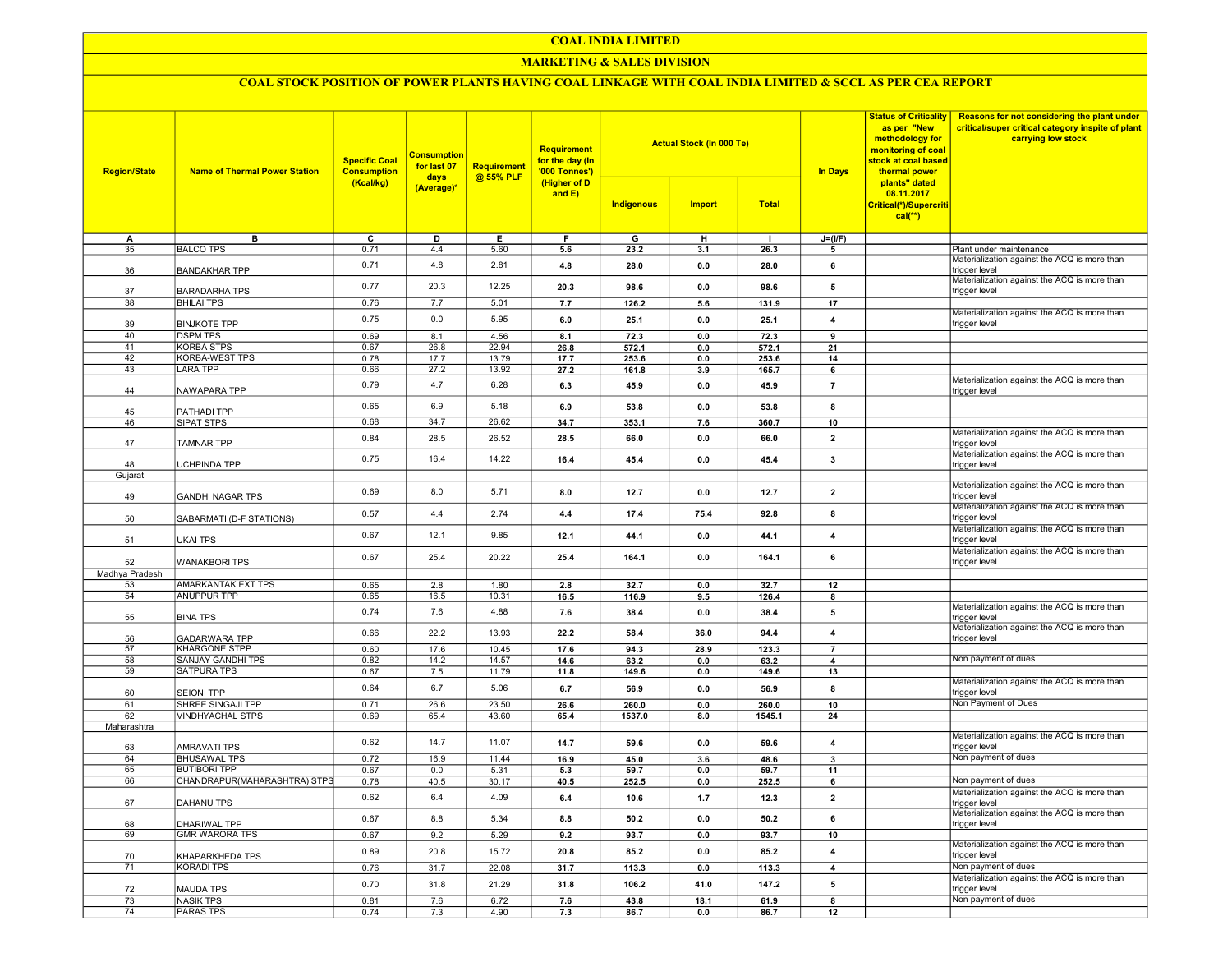### COAL INDIA LIMITED

### **MARKETING & SALES DIVISION**

# COAL STOCK POSITION OF POWER PLANTS HAVING COAL LINKAGE WITH COAL INDIA LIMITED & SCCL AS PER CEA REPORT

| <b>Region/State</b>             | <b>Name of Thermal Power Station</b>             | <b>Specific Coal</b><br><b>Consumption</b><br>(Kcal/kg) | <b>Consumption</b><br>for last 07<br>days<br>(Average)* | Requirement<br>@ 55% PLF | <b>Requirement</b><br>for the day (In<br>'000 Tonnes')<br>(Higher of D<br>and E) |              | <b>Actual Stock (In 000 Te)</b> |               | <b>In Days</b>          | <b>Status of Criticality</b><br>as per "New<br>methodology for<br>monitoring of coal<br>stock at coal based<br>thermal power<br>plants" dated<br>08.11.2017 | Reasons for not considering the plant under<br>critical/super critical category inspite of plant<br>carrying low stock |
|---------------------------------|--------------------------------------------------|---------------------------------------------------------|---------------------------------------------------------|--------------------------|----------------------------------------------------------------------------------|--------------|---------------------------------|---------------|-------------------------|-------------------------------------------------------------------------------------------------------------------------------------------------------------|------------------------------------------------------------------------------------------------------------------------|
|                                 |                                                  |                                                         |                                                         |                          |                                                                                  | Indigenous   | <b>Import</b>                   | <b>Total</b>  |                         | Critical(*)/Supercriti<br>$cal$ (**)                                                                                                                        |                                                                                                                        |
| Α                               | в                                                | c                                                       | D                                                       | Е                        | F.                                                                               | G            | н                               | $\mathbf{I}$  | $J=(I/F)$               |                                                                                                                                                             |                                                                                                                        |
| 75                              | <b>PARLITPS</b>                                  | 0.67                                                    | 9.3                                                     | 6.65                     | 9.3                                                                              | 112.1        | 0.0                             | 112.1         | 12                      |                                                                                                                                                             |                                                                                                                        |
| 76                              | <b>SOLAPUR STPS</b>                              | 0.56                                                    | 9.6                                                     | 9.73                     | 9.7                                                                              | 136.6        | 30.9                            | 167.4         | 17                      |                                                                                                                                                             |                                                                                                                        |
| 77                              | <b>TIRORA TPS</b>                                | 0.66                                                    | 43.5                                                    | 28.73                    | 43.5                                                                             | 188.0        | 0.0                             | 188.0         | 4                       |                                                                                                                                                             | Materialization against the ACQ is more than<br>trigger level                                                          |
| 78                              | WARDHA WARORA TPP                                | 0.66                                                    | 5.6                                                     | 4.71                     | 5.6                                                                              | 144.2        | 0.0                             | 144.2         | 26                      |                                                                                                                                                             |                                                                                                                        |
| Total of Western Region         |                                                  |                                                         |                                                         |                          |                                                                                  |              |                                 |               |                         | $\mathbf 0$                                                                                                                                                 |                                                                                                                        |
| Southern<br>Andhra Pradesh      |                                                  |                                                         |                                                         |                          |                                                                                  |              |                                 |               |                         |                                                                                                                                                             |                                                                                                                        |
| 79                              | DAMODARAM SANJEEVAIAH TPS                        | 0.66                                                    | 0.9                                                     | 13.85                    | 13.8                                                                             | 249.3        | 0.0                             | 249.3         | 18                      |                                                                                                                                                             |                                                                                                                        |
| 80                              | Dr. N.TATA RAO TPS                               | 0.77                                                    | 25.6                                                    | 17.90                    | 25.6                                                                             | 148.3        | 0.0                             | 148.3         | 6                       |                                                                                                                                                             | Materialization against the ACQ is more than<br>trigger level                                                          |
|                                 |                                                  | 0.59                                                    | 12.3                                                    | 10.21                    | 12.3                                                                             | 23.8         | 147.0                           | 170.8         | 14                      |                                                                                                                                                             | Materialization against the ACQ is more than<br>trigger level                                                          |
| 81                              | PAINAMPURAM TPP                                  | 0.76                                                    | 23.0                                                    | 16.60                    | 23.0                                                                             | 32.0         | 0.0                             | 32.0          | $\overline{\mathbf{1}}$ |                                                                                                                                                             | Materialization against the ACQ is more than                                                                           |
| 82                              | RAYALASEEMA TPS                                  |                                                         |                                                         | 20.54                    |                                                                                  |              |                                 |               |                         |                                                                                                                                                             | trigger level                                                                                                          |
| 83                              | <b>SIMHADRI</b>                                  | 0.78                                                    | 23.8                                                    |                          | 23.8                                                                             | 353.2        | 181.0                           | 534.2         | 22                      |                                                                                                                                                             | Materialization against the ACQ is more than                                                                           |
| 84                              | <b>SGPL TPP</b>                                  | 0.53                                                    | 14.7                                                    | 9.26                     | 14.7                                                                             | 0.6          | 261.6                           | 262.1         | 18                      |                                                                                                                                                             | trigger level                                                                                                          |
| 85<br>Karnataka                 | <b>VIZAG TPP</b>                                 | 0.67                                                    | 6.8                                                     | 9.20                     | 9.2                                                                              | 69.4         | 0.0                             | 69.4          | 8                       |                                                                                                                                                             | Less Supply of rakes from Railways                                                                                     |
|                                 |                                                  | 0.63                                                    | 20.9                                                    | 14.23                    | 20.9                                                                             | 145.5        | 0.0                             | 145.5         | $\overline{7}$          |                                                                                                                                                             | Materialization against the ACQ is more than                                                                           |
| 86                              | <b>BELLARY TPS</b>                               |                                                         |                                                         |                          |                                                                                  |              |                                 |               |                         |                                                                                                                                                             | trigger level                                                                                                          |
| 87                              | <b>KUDGI STPP</b>                                | 0.63                                                    | 17.3                                                    | 19.90                    | 19.9                                                                             | 198.4        | 12.4                            | 210.8         | 11                      |                                                                                                                                                             | Materialization against the ACQ is more than                                                                           |
| 88                              | <b>RAICHUR TPS</b>                               | 0.66                                                    | 24.2                                                    | 14.98                    | 24.2                                                                             | 1.6          | 0.0                             | 1.6           | $\pmb{0}$               |                                                                                                                                                             | trigger level                                                                                                          |
| 89                              | <b>YERMARUS TPP</b>                              | 0.62                                                    | 15.7                                                    | 13.09                    | 15.7                                                                             | 126.5        | 0.0                             | 126.5         | 8                       |                                                                                                                                                             |                                                                                                                        |
| <b>Tamil Nadu</b>               |                                                  |                                                         |                                                         |                          |                                                                                  |              |                                 |               |                         |                                                                                                                                                             |                                                                                                                        |
| 90                              | <b>METTUR TPS</b>                                | 0.81                                                    | 14.1                                                    | 8.98                     | 14.1                                                                             | 116.1        | 0.0                             | 116.1         | 8                       |                                                                                                                                                             |                                                                                                                        |
| 91                              | <b>METTUR TPS - II</b>                           | 0.78                                                    | 7.5                                                     | 6.16                     | 7.5                                                                              | 53.5         | 0.0                             | 53.5          | $\overline{7}$          |                                                                                                                                                             | Materialization against the ACQ is more than<br>trigger level                                                          |
| 92                              | NORTH CHENNAI TPS                                | 0.82                                                    | 20.6                                                    | 19.78                    | 20.6                                                                             | 140.3        | 24.3                            | 164.6         | 8                       |                                                                                                                                                             | Materialization against the ACQ is more than<br>trigger level                                                          |
| 93                              | <b>TUTICORIN TPS</b>                             | 0.96                                                    | 13.5                                                    | 13.31                    | 13.5                                                                             | 78.8         | 0.0                             | 78.8          | 6                       |                                                                                                                                                             | Materialization against the ACQ is more than<br>trigger level                                                          |
| 94                              | <b>VALLUR TPP</b>                                | 0.72                                                    | 24.9                                                    | 14.26                    | 24.9                                                                             | 118.6        | 59.8                            | 178.3         | $\overline{7}$          |                                                                                                                                                             |                                                                                                                        |
| Telangana                       |                                                  |                                                         |                                                         |                          |                                                                                  |              |                                 |               |                         |                                                                                                                                                             |                                                                                                                        |
| 95                              | <b>BHADRADRI TPP</b>                             | 0.69                                                    | 10.1                                                    | 9.83                     | 10.1                                                                             | 141.4        | 0.0                             | 141.4         | 14                      |                                                                                                                                                             |                                                                                                                        |
| 96                              | <b>KAKATIYA TPS</b>                              | 0.57                                                    | 7.3                                                     | 8.33                     | 8.3                                                                              | 218.8        | 0.0                             | 218.8         | 26                      |                                                                                                                                                             |                                                                                                                        |
| 97<br>98                        | KOTHAGUDEM TPS (NEW)<br>KOTHAGUDEM TPS (STAGE-7) | 0.64<br>0.50                                            | 15.4<br>9.3                                             | 8.46<br>5.23             | 15.4                                                                             | 79.0<br>66.2 | 0.0<br>0.0                      | 79.0          | 5<br>$\overline{7}$     |                                                                                                                                                             |                                                                                                                        |
| 99                              | RAMAGUNDEM STPS                                  | 0.62                                                    | 37.7                                                    | 21.33                    | 9.3<br>37.7                                                                      | 96.7         | 35.7                            | 66.2<br>132.5 | $\overline{\mathbf{4}}$ |                                                                                                                                                             |                                                                                                                        |
| 100                             | RAMAGUNDEM-B TPS                                 | 0.77                                                    | 0.9                                                     | 0.64                     | 0.9                                                                              | 10.7         | 0.0                             | 10.7          | 13                      |                                                                                                                                                             |                                                                                                                        |
| 101                             | SINGARENI TPP                                    | 0.58                                                    | 15.1                                                    | 9.12                     | 15.1                                                                             | 101.3        | 0.0                             | 101.3         | $\overline{7}$          |                                                                                                                                                             |                                                                                                                        |
| <b>Total of Southern Region</b> |                                                  |                                                         |                                                         |                          |                                                                                  |              |                                 |               |                         | 0                                                                                                                                                           |                                                                                                                        |
| Eastern                         |                                                  |                                                         |                                                         |                          |                                                                                  |              |                                 |               |                         |                                                                                                                                                             |                                                                                                                        |
| Bihar<br>102                    | <b>BARAUNI TPS</b>                               | 0.63                                                    | 7.0                                                     | 5.90                     | 7.0                                                                              | 65.7         | 0.0                             | 65.7          | 9                       |                                                                                                                                                             |                                                                                                                        |
| 103                             | <b>BARHI</b>                                     | 0.67                                                    | 9.2                                                     | 5.84                     | 9.2                                                                              | 75.2         | 0.0                             | 75.2          | 8                       |                                                                                                                                                             |                                                                                                                        |
| 104                             | <b>BARH II</b>                                   | 0.67                                                    | 18.3                                                    | 11.67                    | 18.3                                                                             | 150.3        | 0.0                             | 150.3         | 8                       |                                                                                                                                                             |                                                                                                                        |
| 105                             | KAHALGAON TPS                                    | 0.80                                                    | 33.8                                                    | 24.62                    | 33.8                                                                             | 293.9        | 0.9                             | 294.8         | 9                       |                                                                                                                                                             |                                                                                                                        |
| 106                             | <b>MUZAFFARPUR TPS</b>                           | 0.77                                                    | 6.2                                                     | 3.95                     | 6.2                                                                              | 29.3         | 0.0                             | 29.3          | 5                       |                                                                                                                                                             | Materialization against the ACQ is more than<br>trigger level                                                          |
| 107                             | NABINAGAR STPP                                   | 0.58                                                    | 25.8                                                    | 15.21                    | 25.8                                                                             | 74.1         | 30.7                            | 104.7         | 4                       |                                                                                                                                                             |                                                                                                                        |
| 108                             | NABINAGAR TPP                                    | 0.69                                                    | 15.8                                                    | 9.06                     | 15.8                                                                             | 72.5         | 0.0                             | 72.5          | 5                       |                                                                                                                                                             | Materialization against the ACQ is more than<br>trigger level                                                          |
| Jharkhand                       |                                                  |                                                         |                                                         |                          |                                                                                  |              |                                 |               |                         |                                                                                                                                                             |                                                                                                                        |
| 109                             | BOKARO TPS 'A' EXP                               | 0.57                                                    | 6.3                                                     | 3.78                     | 6.3                                                                              | 102.3        | 0.0                             | 102.3         | 16                      |                                                                                                                                                             |                                                                                                                        |
| 110                             | CHANDRAPURA(DVC) TPS                             | 0.61                                                    | 3.6                                                     | 4.06                     | 4.1                                                                              | 152.8        | 43.8                            | 196.6         | 48                      |                                                                                                                                                             |                                                                                                                        |
| 111                             | JOJOBERA TPS<br>KODARMA TPP                      | 0.69                                                    | 4.0                                                     | 2.18                     | 4.0                                                                              | 58.5         | 0.0                             | 58.5          | 15                      |                                                                                                                                                             |                                                                                                                        |
| 112                             |                                                  | 0.62                                                    | 13.6                                                    | 8.23                     | 13.6                                                                             | 79.8         | 28.5                            | 108.3         | 8                       |                                                                                                                                                             | Materialization against the ACQ is more than                                                                           |
| 113                             | MAHADEV PRASAD STPP                              | 0.70                                                    | 7.8                                                     | 5.01                     | 7.8                                                                              | 47.9         | 0.0                             | 47.9          | 6                       |                                                                                                                                                             | trigger level                                                                                                          |
| 114                             | MAITHON RB TPP                                   | 0.64                                                    | 13.7                                                    | 8.89                     | 13.7                                                                             | 252.3        | 0.0                             | 252.3         | 18                      |                                                                                                                                                             |                                                                                                                        |